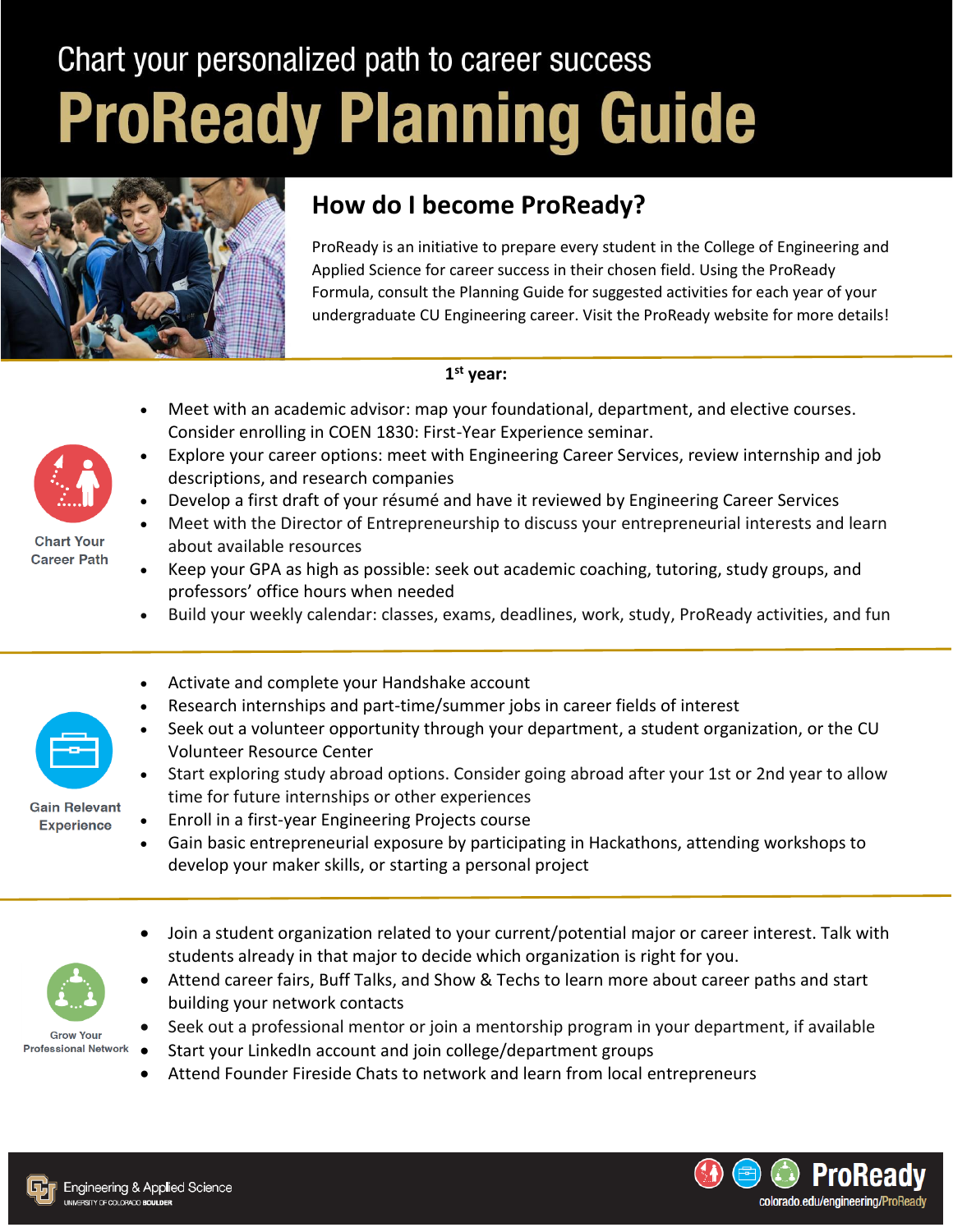## **2nd year:**

- Declare your major/minor, if you have not done so already
- Meet with Engineering Career Services to clarify your interests, skills, and values. Develop a plan to Gain Relevant Experience and learn about hiring timelines and recruitment trends in your field.
- Update your résumé, draft a cover letter, and have them reviewed by Engineering Career **Services**



- Schedule a mock interview appointment with Engineering Career Services or utilize the InterviewStream online system to practice on your own
- If you are considering graduate school, talk to an academic advisor, Engineering Career Services, or faculty member about timelines and preparation
- Strengthen essential professional skills by taking on leadership roles in student organizations, obtaining a part-time job, or volunteer experience
- **Study abroad in the summer after your 2<sup>nd</sup> year; pay close attention to application deadlines**



- Talk to your academic advisor about internship for credit; earn between 3-6 free elective credits in many departments
- Consider applying for summer research opportunities both on and off campus
- Participate in entrepreneurial experiences, including New Venture Challenge, hackathons, and enrolling in the Engineering Entrepreneurship Minor
- Develop strong connections with your professors, academic advisors, work supervisors, and peers and discuss your professional goals with them
- Continue to meet company recruiters through career fairs, company info sessions and mock interviews
- Continue your involvement in student organizations and take on more of a leadership role
- **Grow Your Professional Network**
- Join a professional association or society in your field—an annual student membership is usually \$40 or less
- Meet with an Entrepreneurial Mentor to discuss your ideas for a product or service
- Update your Linkedin profile and connect with CU Boulder alumni to begin making connections for future career opportunities
- Order business cards and purchase a quality padfolio to use at career fairs, networking events, and interviews
- Consider enrolling in the Engineering Leadership Program





**Gain Relevant Experience** 

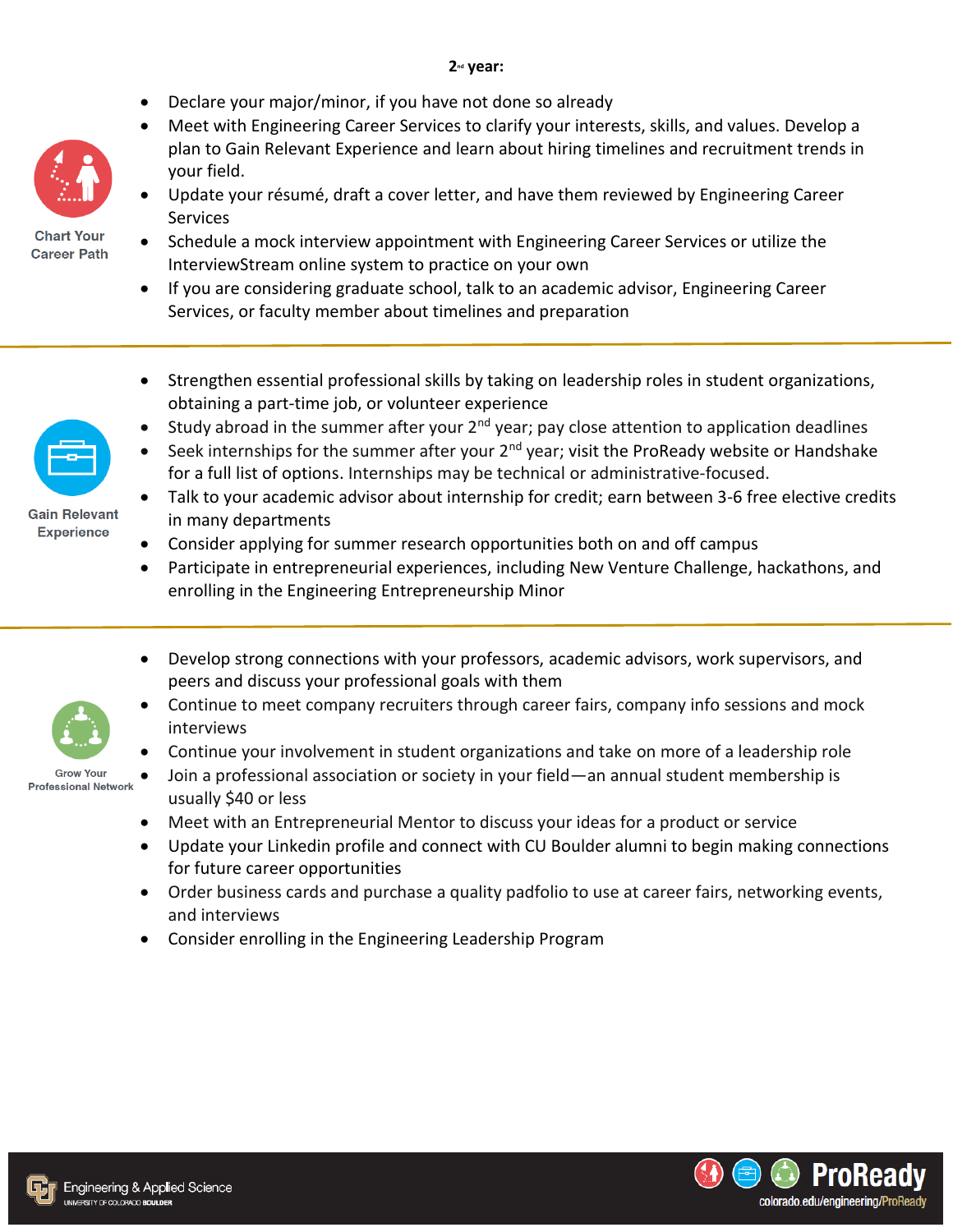- Review your degree audit with your academic advisor to ensure you're on track to graduate
- Meet with Engineering Career Services to refine your interests and internship search plan
- Review and update your resume. Upload your application materials to Handshake and make your profile visible to employers.
- Review job and internship postings on Handshake and begin to apply. Meet with Engineering Career Services to learn about recruitment timelines for your chosen career field.
- Work with your academic advisor to discuss whether the Entrepreneurial Capstone option would be the right experience for you
	- If you plan to attend graduate school after graduation:
		- $\circ$  Identify graduate school programs that meet your educational and career goals
		- $\circ$  Become familiar with admissions procedures, including any required standardized exams
		- o Develop your application materials and meet with Engineering Career Services to review your personal statement
		- o Seek out research experience or an internship to prepare for graduate work
		- $\circ$  Begin obtaining letters of recommendation from faculty for your graduate school applications
	- Complete an internship and add it to your resume. It's most common for students to intern between their 3<sup>rd</sup> and 4<sup>th</sup> years. Consider interning at a startup to see if small company culture is a fit for you.
	- Seek out another volunteer opportunity through your department, student organizations or the CU Volunteer Resource Center
	- Connect with faculty members in your department for teaching or lab assistant positions
	- Continue to seek out research experience on/off campus
		- Apply to be a COEN 1830 Peer Mentor, Engineering Launch Leader, or Student Ambassador
	- Participate in additional entrepreneurial experiences: be a team lead in the New Venture Challenge competition, enroll in an Experiential Entrepreneurship elective course, or apply to the Catalyze CU startup accelerator program
	- Continue to expand your professional connections via LinkedIn
	- Reach out to professional contacts and CU Engineering alumni (LinkedIn) with similar interests to learn about their career path
- **Grow Your Professional Network**
- Attend career fairs and employer information sessions in your field of interest. Begin doing indepth research into companies you will target for internships or full-time employment.
	- Continue your involvement in student organizations: seek out a formal leadership role and attend events and conferences
	- Attend Entrepreneur Mentor networking events and skills workshops







Gain Relevant **Experience** 





**Chart Your Career Path**